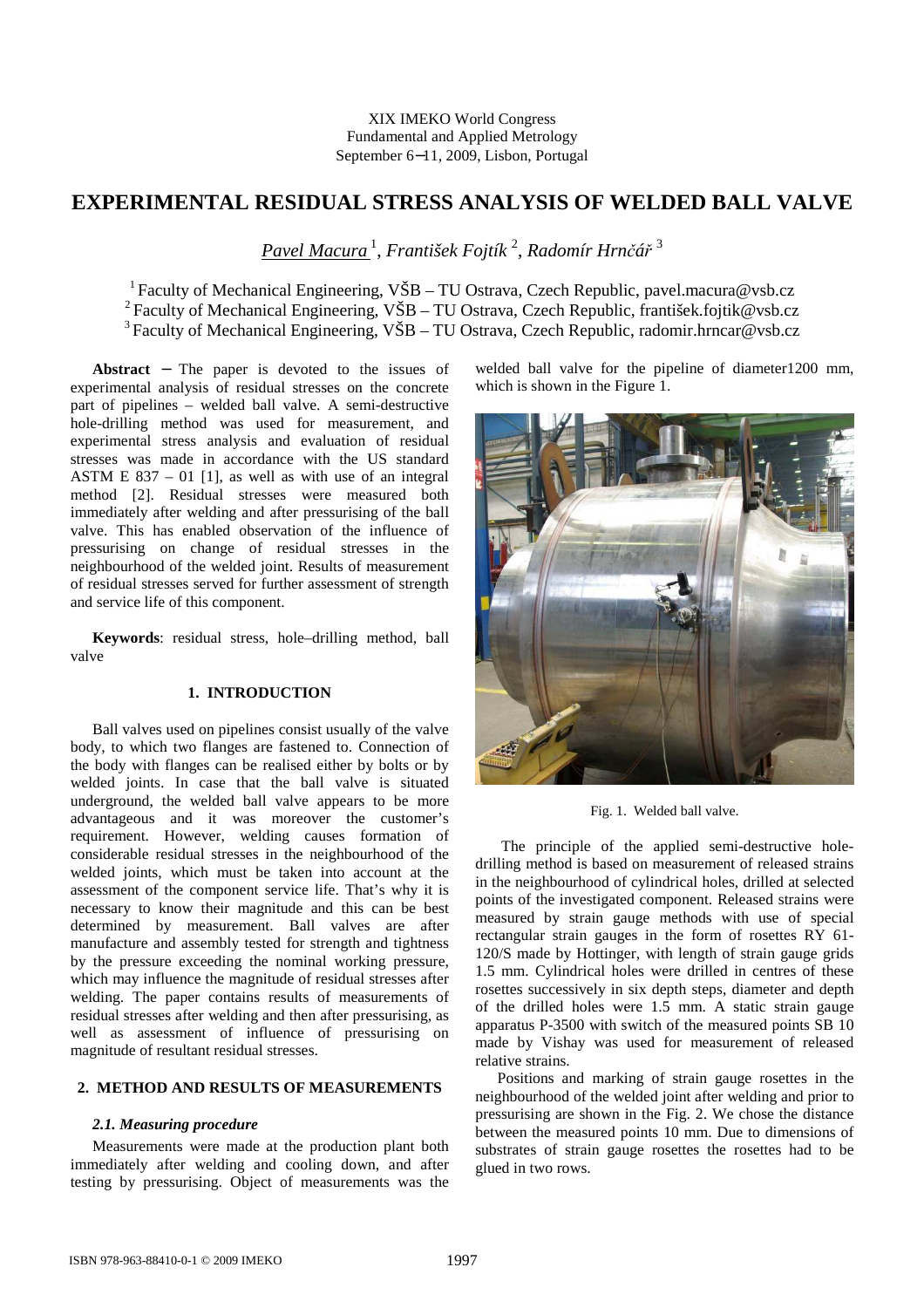

Fig. 2. Places of measurement.

 Detailed location of rosettes on the welded joint is shown in the Fig. 3.



Fig. 3. Places of measurement around weld axis.

Similar arrangement of strain gauge rosettes was applied also at measurement of residual stresses after pressurising, i.e. that measurement was made at fifteen points after welding and at fifteen points after pressurising.

#### *2.2. Methods of evaluation*

Several methods were developed for evaluation of magnitude of residual stresses from the measured released relative strains. They are based on theoretical solution of tension on the neighbourhood of the load-bearing cylindrical hole developed by Kirsch [3]. Methods of evaluation of residual stress can be divided into two groups containing these results:

a) value of the mean residual stress along the depth of the drilled hole, evaluated from the measured released relative strains at the final depth of the hole

b) course of the residual stresses along the depth of the drilled hole, evaluated from the measured released relative strains at individual steps during drilling of the circular hole.

Evaluation of mean values of residual stresses can be made in accordance with the US standard ASTM 837-01 [1], or with methodology of the company Hottinger [4]. The

courses of residual stresses along the depth of the drilled hole were evaluated by integral method, procedure of which is described in literature [2]. Another possibility is e.g. us of methodology published in the publication of the company Vishay [5]. In case of the measured ball valve both the mean values and courses of residual stresses along the depth of drilled holes were evaluated.

Evaluation of residual stresses was made on assumption of validity of the Hooke law in the whole range of the measured relative strains. If the evaluated residual stress is higher than the yield value, it means that plastic deformation has occurred at the investigated point and that residual stress at that point is close to the stress at the yield point of this material.

#### *2.3. Measurement results*

Results of measurements and evaluation of the mean values of residual stresses in the neighbourhood of the welded joint after welding and before pressurising are given in the Fig. 4.



Fig. 4. Main residual stresses before pressuring.

Courses of both main residual stresses up to the distance of 70 mm to both sides of the welded joint between the body and flange of the ball valve are plotted here. The diagram shows also values of the yield point of materials of the body  $\sigma_{kt}$  and the flange  $\sigma_{kp}$ . It is evident, that at the very neighbourhood of the welded joint one main stress is tensile and the other one is compressive, while at somewhat distant areas both main stresses are tensile. At certain distance from the welded joint at the side of the flange both main residual stresses pass to compressive values.

Figure 5 shows plotted courses of mean values of the main residual stresses measured and evaluated after pressurising of the ball valve. Marking and courses of stresses are similar to those in the Fig. 4, only their magnitude is different.

Stress condition in certain area of the load bearing body is given by the tensor field, which cannot be characterised unequivocally by a single value, as is the case of the scalar field. That's why there is a problem at the effort of evaluation of the influence of pressurising on the residual state of stress – which quantity should be used for this evaluation. Approximate comparison is perhaps possible by comparing the values of reduced residual stresses, calculated on the basis of the strength hypothesis HMH.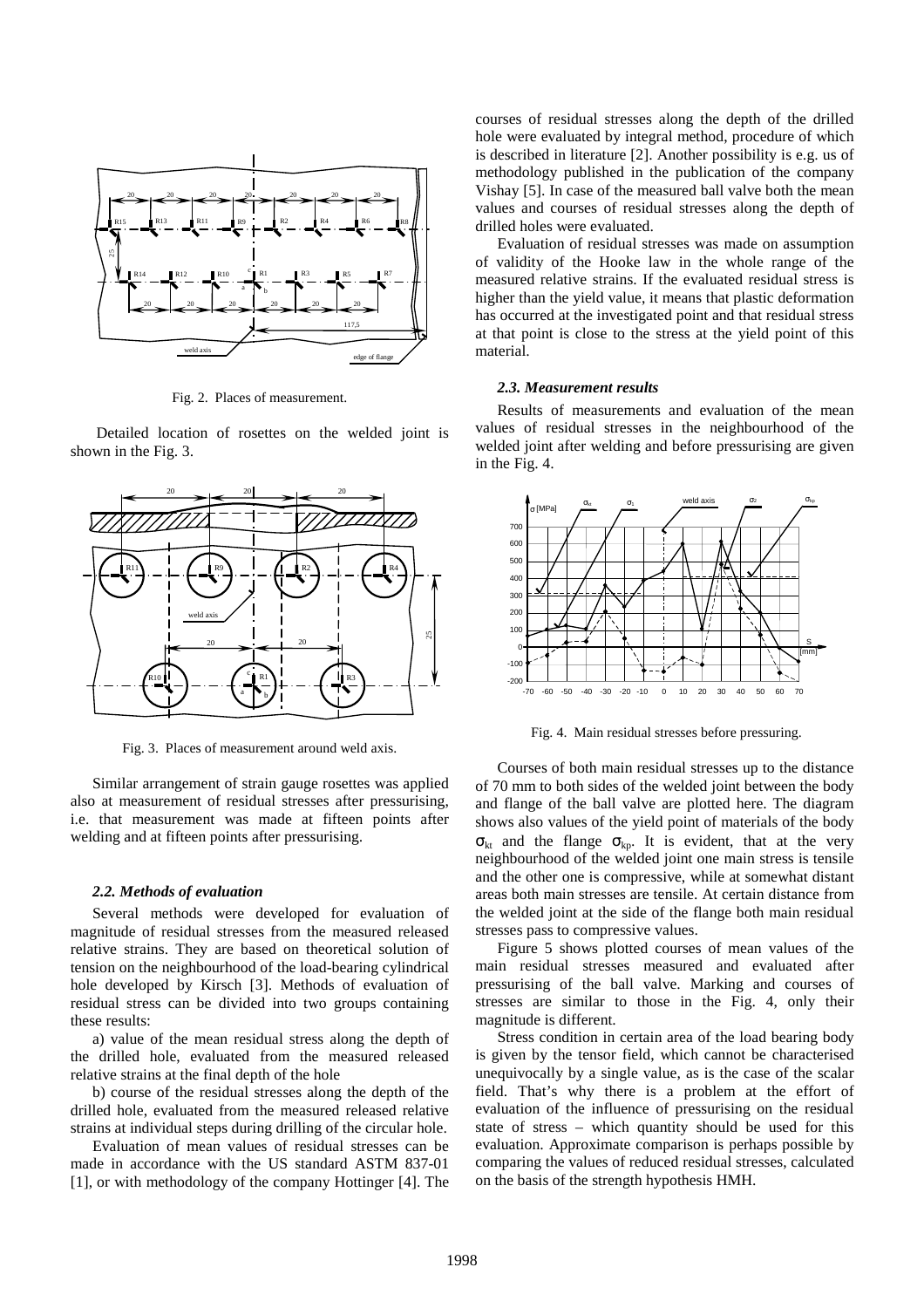

Fig. 5. Main residual stresses after pressurising.

Result of such comparison is plotted in the Fig. 6. Continuous line shows here the course of the reduced residual stress  $\sigma_{rs}$  before pressurising, while dashed line shows the course of the reduced residual stress  $\sigma_{rt}$  after pressurising. Drop of residual stresses as a result of pressurising is not distinct, at the side of the flange it was on average 24 %.



Fig. 6. Reduced residual stresses.

The pressurising of ball valves is provided subsequently. The whole assembled and connected ball valve is sunk into testing water pool. It is loaded by overpressure, which is 50% higher than nominal pressure. The product tightness, strength and this time even the residual stresses were tested.



Fig. 7. Area of plastic deformation.

Process of welding causes high residual stresses often even in the zone of plastic deformations. In the Fig. 7 the area, in which plastic deformations remain even after pressurising, is hatched.

The applied procedure of successive hole-drilling and measurement makes it possible to evaluate also the gradients and courses of residual stresses under the surface of the measured component.

The results of residual stress measurements are processed in the form of test report, Fig. 8. The test report includes heading, table and graph. The heading determines the basic data about the measurement and measured material. The measured values of relaxated strains and evaluated residual stresses are given at the table. The distributions of main residual stresses commensurate with the drilled depth are described at the graph. The test reports are the basic documents of legislative reports for customers.



Fig. 8. The test report form residual stress measurement by means of incrementally hole-drilling strain gage method.

#### **3. CONCLUSIONS**

The paper describes shortly the results of measurement of residual stresses in the welded ball valve. The aim of the measurement was to determine the magnitude of results after welding and to assess their influencing by the test pressurising. Process of pressurising is currently used for